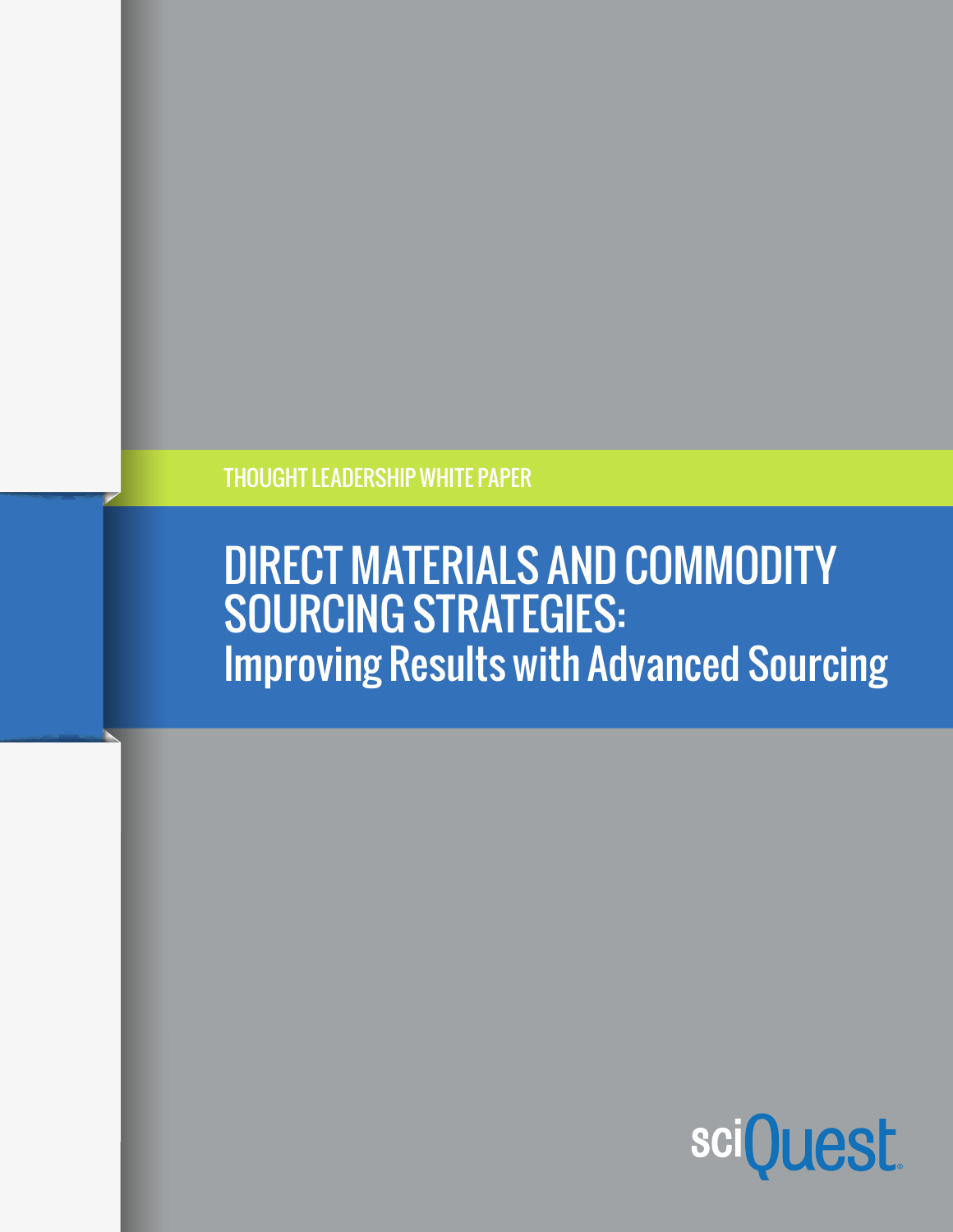## TABLE OF CONTENTS

|                                                                                                                                                                                                                                      | 03 |
|--------------------------------------------------------------------------------------------------------------------------------------------------------------------------------------------------------------------------------------|----|
| Direct Materials and the Commodity Conundrum                                                                                                                                                                                         | 04 |
|                                                                                                                                                                                                                                      | 05 |
|                                                                                                                                                                                                                                      | 06 |
|                                                                                                                                                                                                                                      | 07 |
| Examples of Advanced Sourcing in Direct Materials: Two Case Studies                                                                                                                                                                  | 08 |
| Case Study #1: Food Manufacturer Sources Steel for Packaging 68                                                                                                                                                                      |    |
| Case Study #2: CPG Company Sources Barrier Films                                                                                                                                                                                     | 09 |
| Summary <u>experience and the series of the series of the series of the series of the series of the series of the series of the series of the series of the series of the series of the series of the series of the series of th</u> | 10 |
| About Sciquest New York and Science About Science About Science About 1978                                                                                                                                                           | 11 |

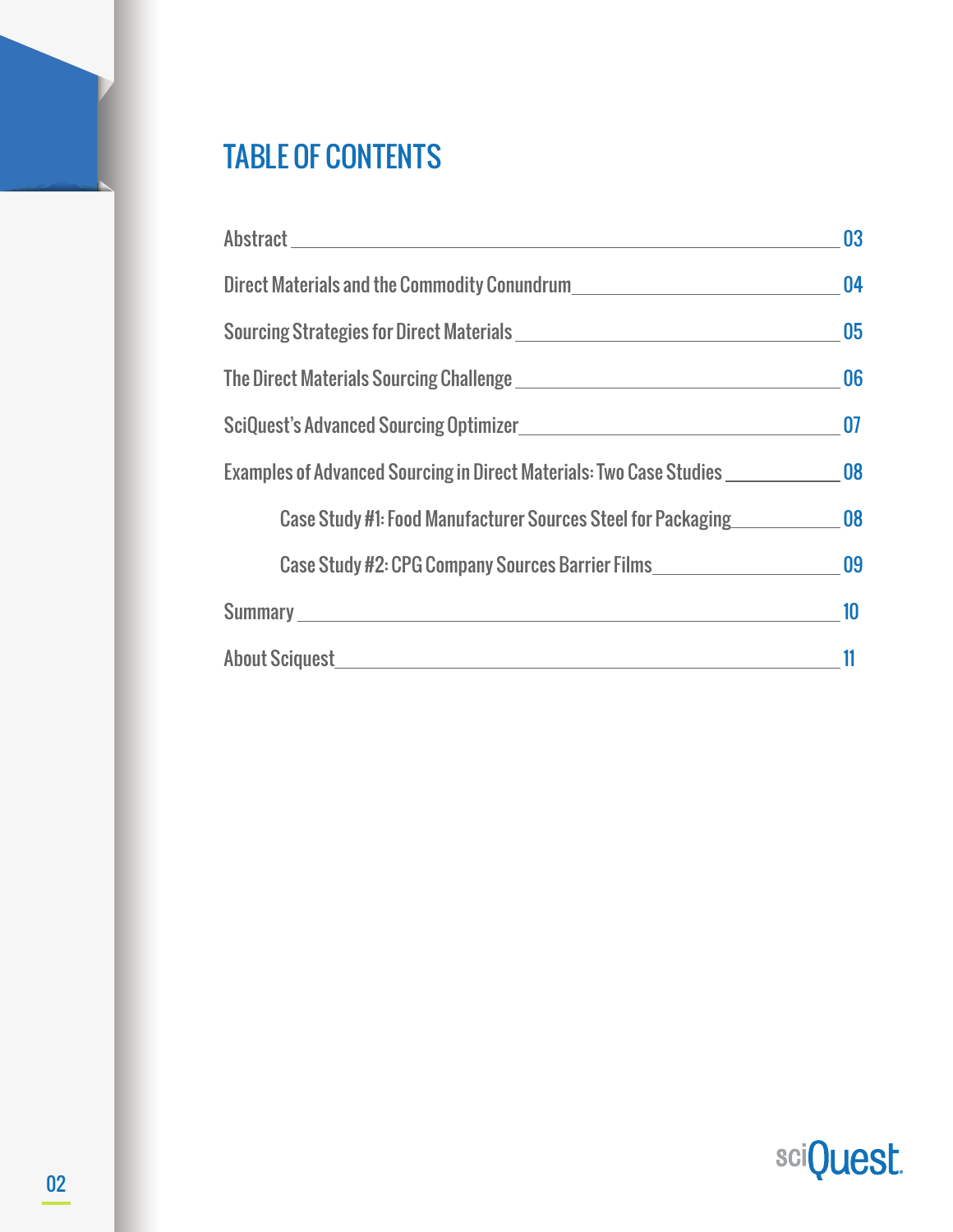

For manufacturers in every industry, the cost of direct materials is a constant challenge to bottom-line results. Accounting for 20 to 80 percent of the cost of finished goods, the materials that make up the final product that is sold to the market are often commodity items, beyond the immediate control of the manufacturer. Yet the organization has a responsibility to its customers, its shareholders and its partners, to make every effort to minimize the impact of commodity price volatility on its supply chain operations. Hedging is one strategy that some companies have undertaken to reduce the risk of commodity volatility, but the strategy of advanced sourcing through the use of enabling technology has proven, in many cases, to have a more significant and beneficial impact on the supply chain as a whole. This SciQuest white paper looks at the challenges in this area and highlights two case studies where advanced sourcing has provided strong results and risk mitigation.

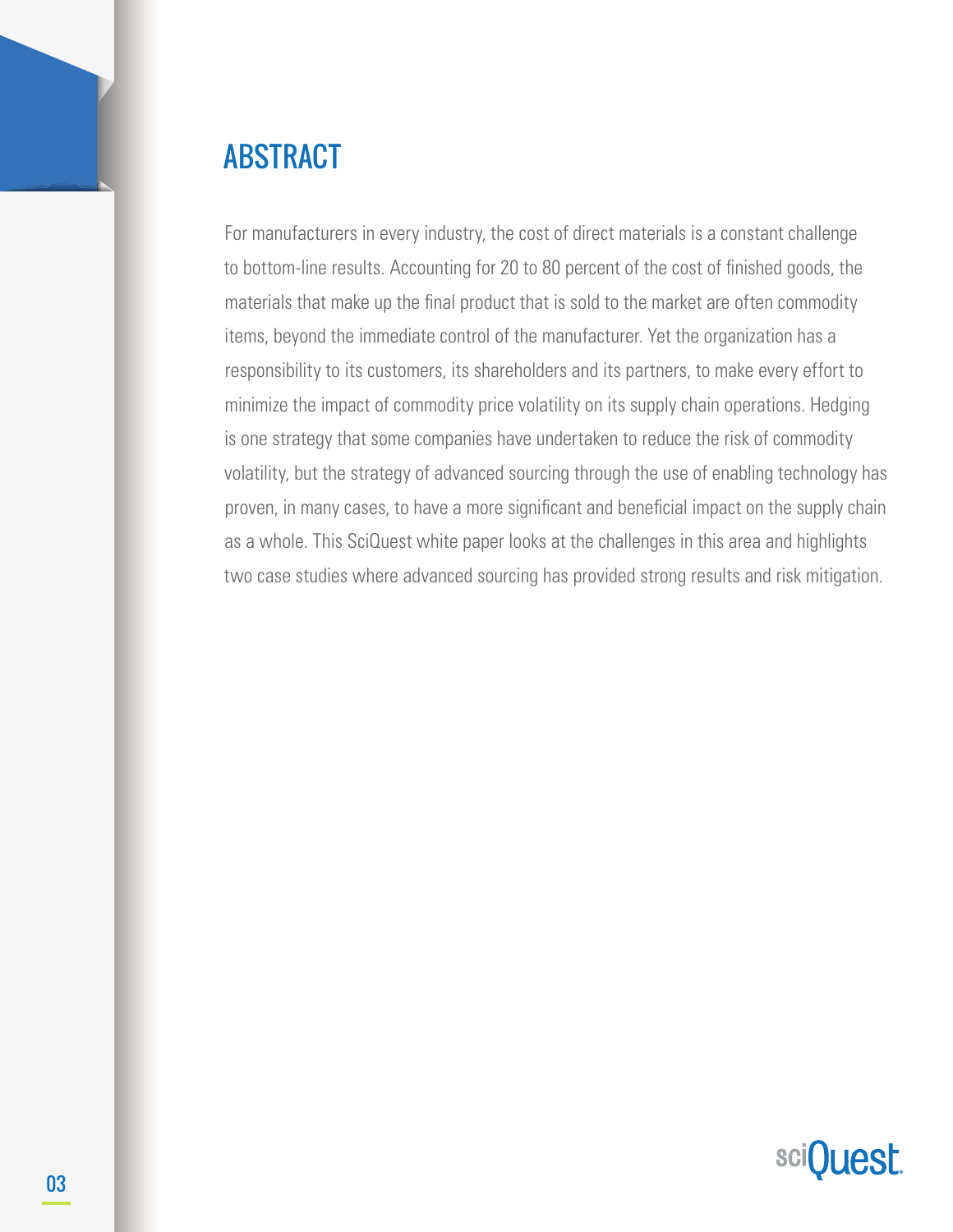### DIRECT MATERIALS AND THE COMMODITY CONUNDRUM

Direct materials are the raw and processed materials that manufacturers use in the production of the goods they sell. Depending on the industry, there can be multiple tiers of direct materials in a single product, from raw materials to manufactured components to the packaging that presents the finished product to consumers in the retail aisles.

For manufacturers across all industries, whether they are buying food ingredients, chemicals, metals, resins, plastics and rubber materials, lumber and paper products, or manufactured components, the price of these direct materials is often set by commodity markets well outside of their control. And for the last few years, the cost of commodities has been rising across the board.

For the average consumer, commodity price indices aren't even on their radar screen, but they recognize that the cost of goods they buy regularly are increasing. Gasoline is often the most visible to consumers, as its price fluctuation is felt daily or weekly when they fill up the tank of their automobile. Food products are another visible example, yet the commodity pricing that lies beneath the cost of the milk, bread, cereal and other products purchased at the grocery store is still invisible to consumers.

The charts below from the World Bank clearly illustrate the pricing growth and volatility seen globally for energy, metals and minerals, and agriculture commodities over the past two years:



Source: World Bank, Commodity Markets Review, July 13, 2011. www.worldbank.org/propsects/commodities

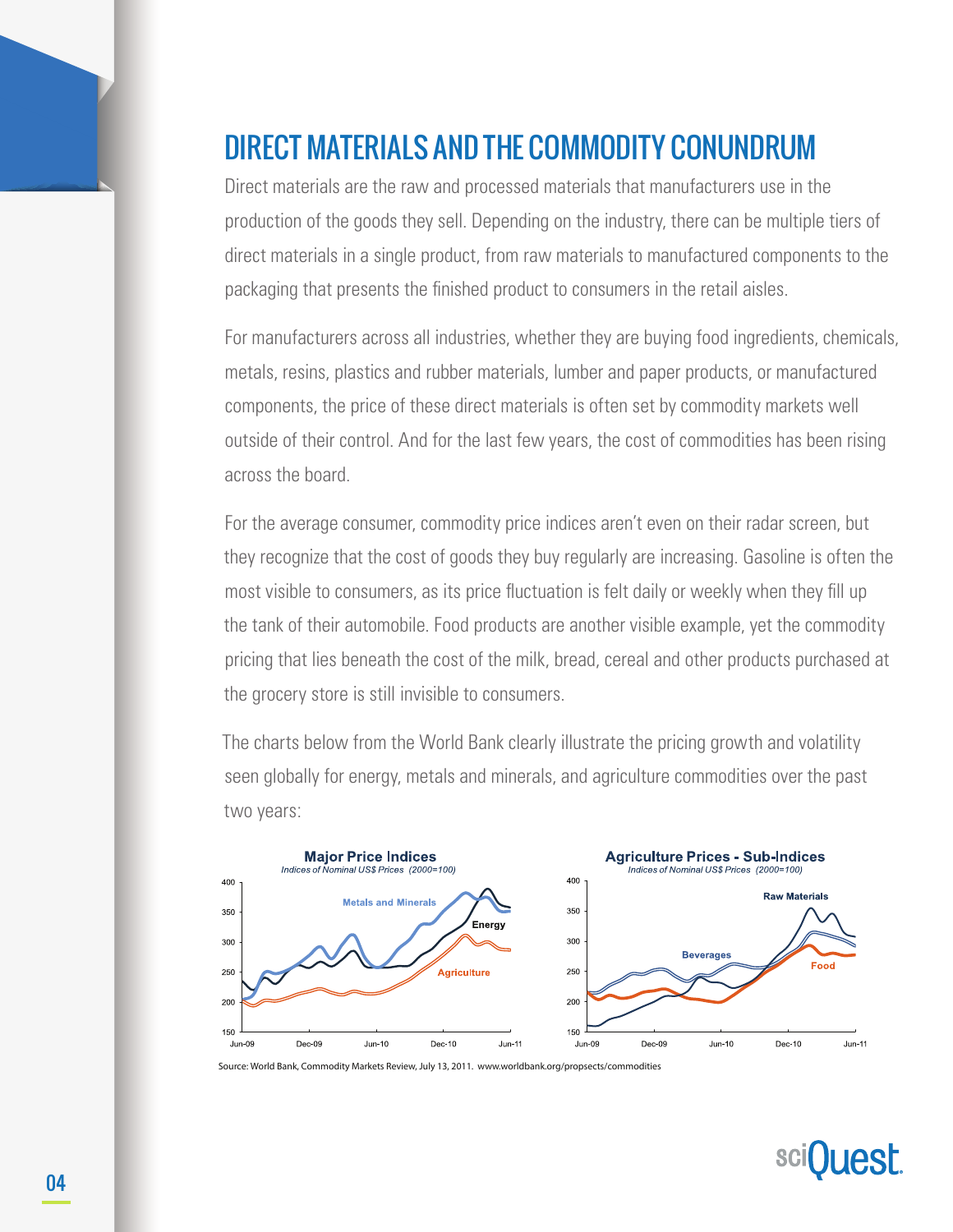For sourcing and supply chain professionals with responsibility for direct materials, however, commodity prices are an area of constant focus and consternation, as commodity price volatility introduces variability and unpredictability into the cost of goods sold (COGS).

Even for nonmanufacturing companies, including retailers, wholesalers, distribution and transportation providers, the commodity market has a real impact on their cost of business, as the goods and services they buy and the energy they consume (whether it be electricity, natural gas or fuel) are impacted by rising commodity markets.

The fact is, depending on your industry and what goods you bring to market, 20 to 80 percent of your COGS are tied up in commodities, where sourcing has little control. The remaining costs are split among processing and manufacturing, labor, inventory and transportation. And this is where a savvy organization can have the biggest impact on its costs and competitiveness in the market.

#### SOURCING STRATEGIES FOR DIRECT MATERIALS

When the materials an organization buys are tied to commodity markets or other sources of price volatility, sourcing and supply chain professionals should focus on the elements of the COGS that they can directly control: options in the supply base for material selection, origin location, manufacturing process and movement of goods within the supply chain.

Advanced Sourcing is the process of working with the supply base to identify areas of cost reduction and efficiency improvements through a more collaborative and strategic process.

Working more closely with key suppliers can introduce new innovation and efficiency in the supply chain. Suppliers of one type of material may have suitable alternatives that can reduce costs through more efficient manufacturing techniques, material substitutions or economies of scale.

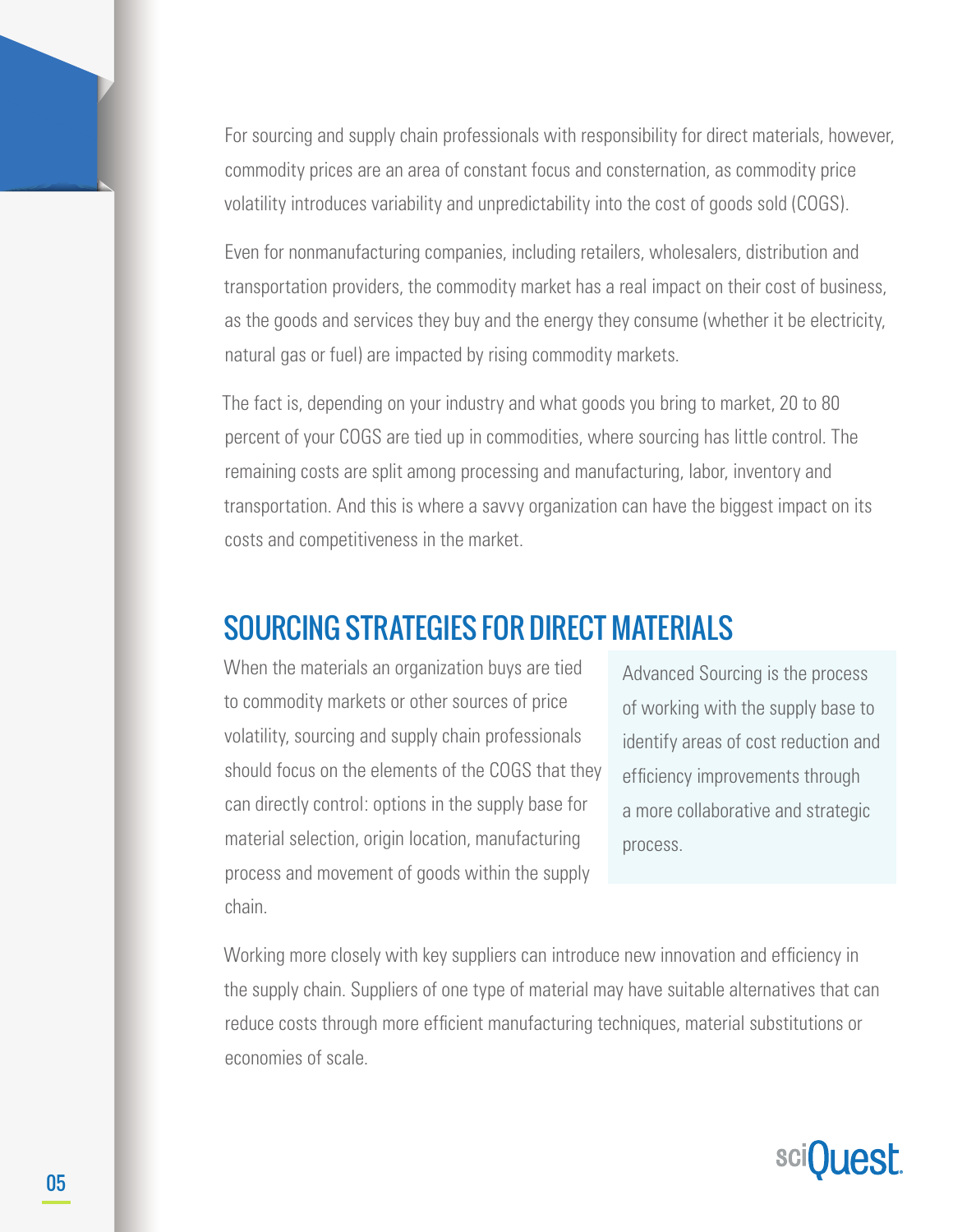By collaborating with R&D and other stakeholders within organizations, suppliers have helped to consolidate material formulations to reduce large numbers of similar materials when an alternative material could provide the same properties at a lower cost.

More efficient supply options can also help reduce COGS by finding suppliers who have upgraded to more efficient equipment or offer new state of the art production facilities, moving supply locations to origins that are closer to the production facilities in order to reduce transportation costs, or taking advantage of innovative processes that suppliers are performing for their other customers.

If a key aspect of strategic sourcing encompasses leveraging a company's total spend on materials across a common supply base to reduce costs, then advanced sourcing is the process of working with the supply base to identify areas of cost reduction and efficiency improvements through a more collaborative and strategic process.

By engaging suppliers in advanced sourcing activities, the buying organization is in effect asking the suppliers to help them meet a broad set of needs with more creative and innovative proposals for conducting business together.

### THE DIRECT MATERIALS SOURCING CHALLENGE

Advanced sourcing can help organizations work more closely with their supply base to reduce costs beyond the price of an individual item. Unlike indirect materials (the goods and services an organization consumes to support its business), direct materials pose a sourcing challenge that is fraught with risk and uncertainty. Advanced sourcing provides the strategic approach needed to help understand and balance those risks with the potential rewards.

For example, choosing a new supplier to provide office supplies, MRO items or facility maintenance services incurs a short-term change impact to the business, but has little to do with your relationship with your customer at the point of purchase or consumption of your product. Direct materials are more strategic to your business; after all, they are what go

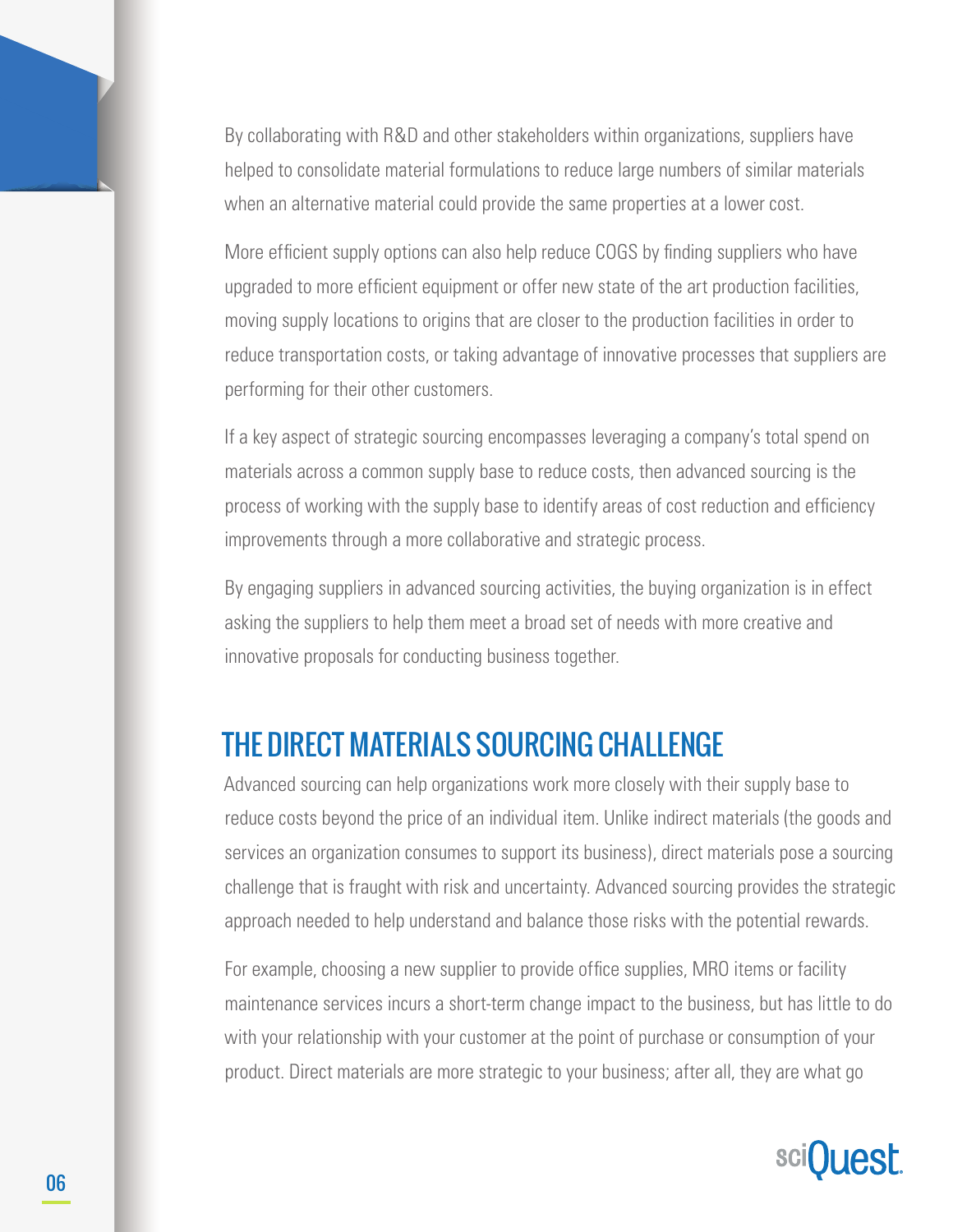into your company's product. Product quality and consistency are tied directly to your brand and the customer experience, and ultimately to their desire to purchase your product in the future.

Switching the supplier of a key material or component within your manufacturing process can have a significant impact on the end product. Moving from a trusted, long-time supplier to a lower-cost upstart has a certain element of risk. Will the upstart provide the same quality of service as the incumbent? Can they meet your long term needs for expanded capacity or short lead times when order volumes increase? Will they create a true partnership with your business or are they looking for quick wins and market share?

Similarly, choosing an alternative material with a lower raw material cost requires an investment to qualify the new material and its substitutability. Are there switching costs in the manufacturing process required to handle the new material and produce the same outcome in the finished product?

These are serious considerations in the direct materials sourcing business, but they should be explored when appropriate using the right information to evaluate the risk/reward profile. Advanced sourcing technologies play a key role here as well, not only opening up the process of engaging with suppliers in a more open, creative and expressive marketplace, but by providing the analytical capabilities necessary to evaluate those options with an eye towards the total impact on the organization.

#### SCIQUEST'S ADVANCED SOURCING OPTIMIZER

SciQuest's Advanced Sourcing Optimizer opens the sourcing process between buyers and suppliers of direct materials (and other spend categories) to a more collaborative, creative and expressive marketplace. Within the advanced sourcing process enabled by Advanced Sourcing Optimizer, sourcing teams can explore the opportunities to reduce costs and create efficiencies on the direct material cost elements that can be controlled, not just the commodity price.

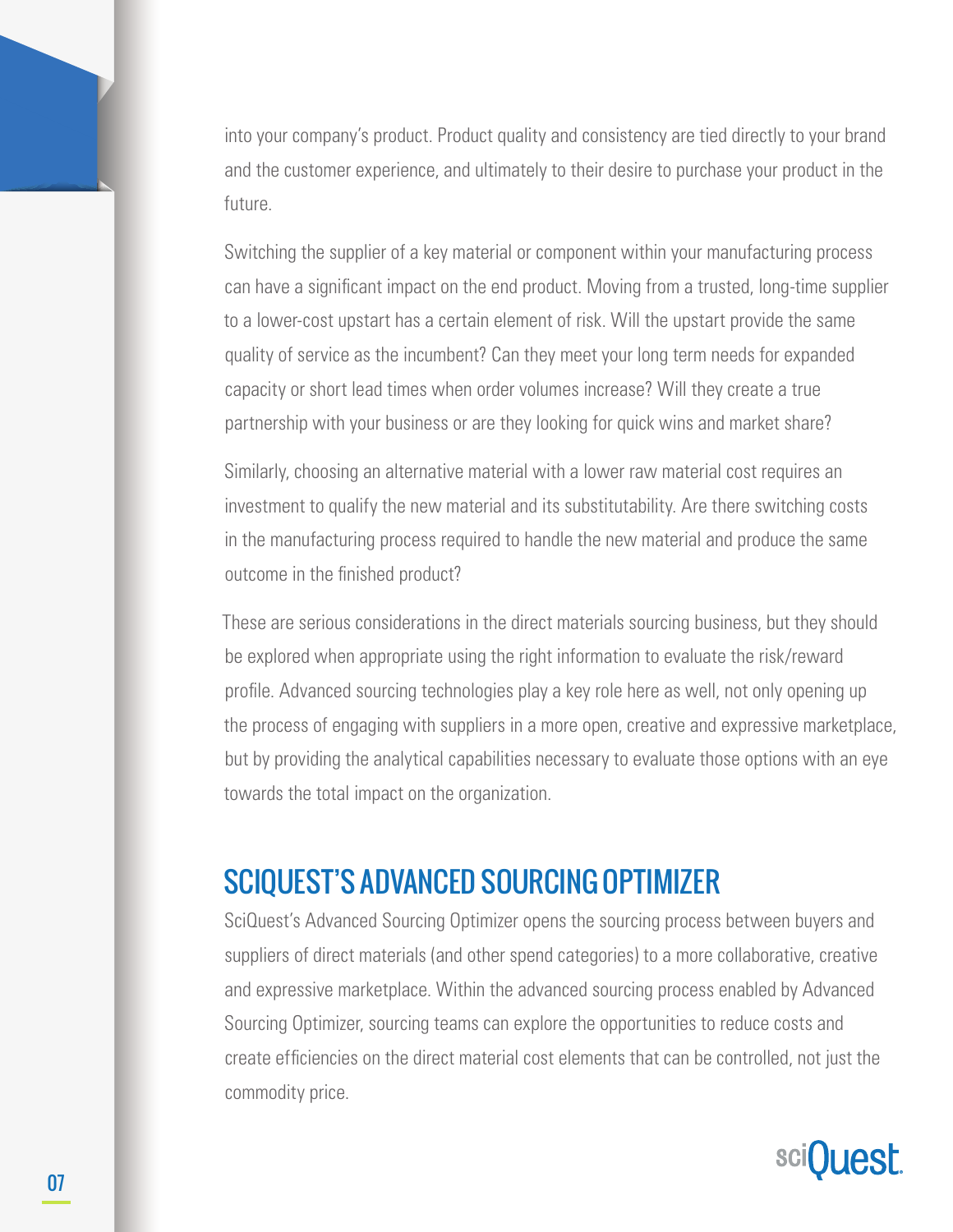Via the Expressive Bidding® capabilities found in SciQuest's Advanced Sourcing Optimizer, buyers and suppliers can be creative in solving problems by proposing and evaluating alternate materials for lower cost substitutions, new and more efficient manufacturing processes, and alternative supply options. The supply base knows their business very well, and some suppliers have unique capabilities to innovate and drive efficiency into your supply chain. Those suppliers are rewarded for creating innovation in the supply chain and reducing the COGS for direct materials by taking advantage of their strengths and creativity.

And through advanced optimization-enabled analysis, sourcing and supply chain teams can weigh the potential cost savings of these supply options against risks, switching costs and other decision factors to understand the total cost impact on their organization.

#### EXAMPLES OF ADVANCED SOURCING IN DIRECT MATERIALS: TWO CASE STUDIES CASE STUDY #1: FOOD MANUFACTURER SOURCES STEEL FOR PACKAGING

A large food manufacturer provides one example of a very successful advanced sourcing strategy enabled through SciQuest's Advanced Sourcing Optimizer. In this case study, the food manufacturer not only faced rising commodity costs for food ingredients, but also faced double-digit commodity cost increases from the steel cans used to package many of its finished products.

The company's practice at the time was to source the steel from multiple suppliers, both foreign and domestic, accepting deliveries of steel coils at one of its manufacturing plants for preprocessing. The steel coils were cut into plates and then laminated to protect the food products from reacting with the steel cans. The laminated plates were next shipped to a separate plant to be manufactured into cans before being delivered to the food processing facilities for final packaging.

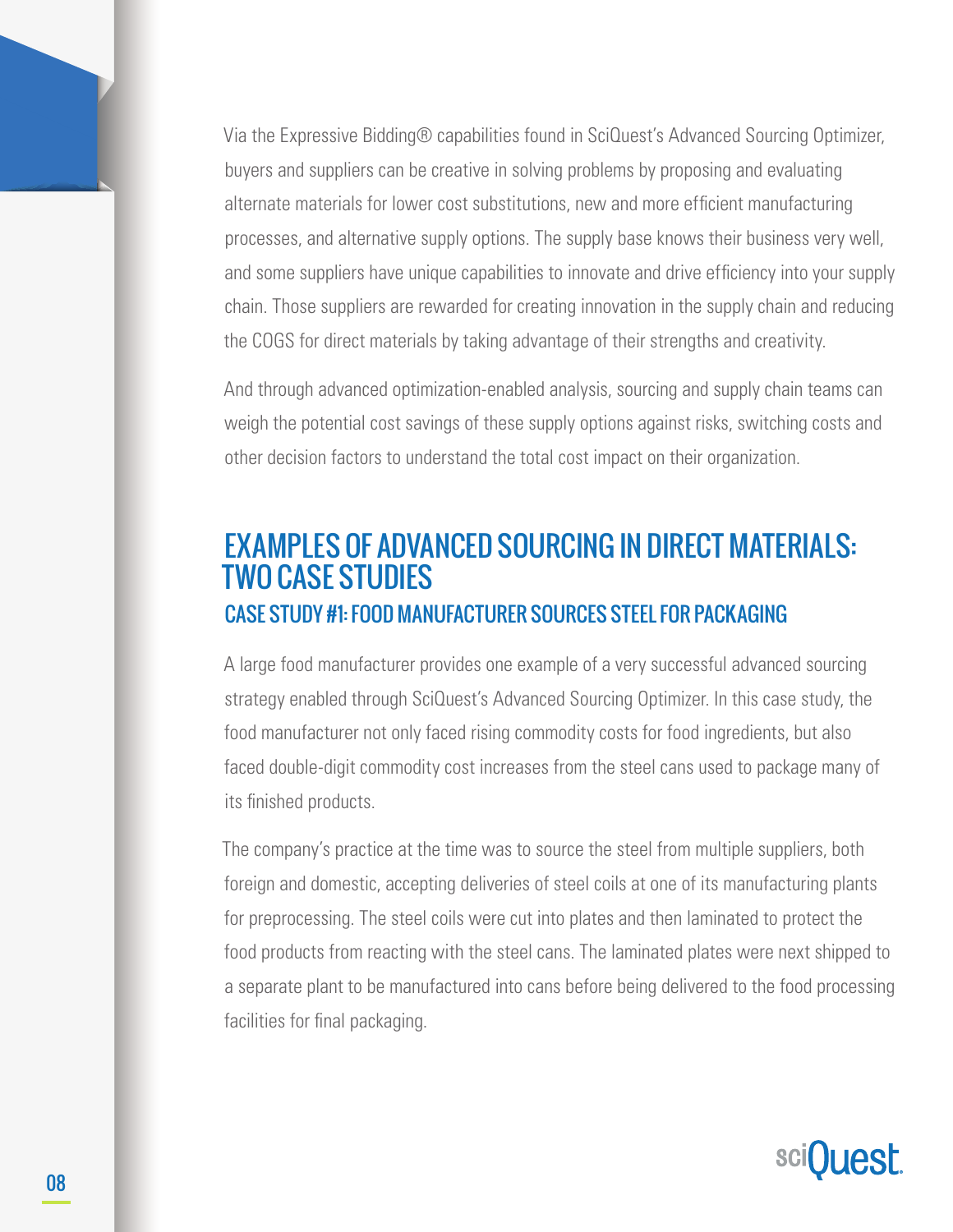By taking an advanced sourcing strategy, the company found that a new sourcing approach would create supply chain efficiencies, cost savings, and reduced supply chain risk.

Using SciQuest's Advanced Sourcing Optimizer as an enabling platform, the company's supply chain team collaborated with suppliers to explore alternative supply options, including the steel suppliers' capabilities for managing some of the preprocessing of the steel. Using the Expressive Bidding capabilities of Advanced Sourcing Optimizer, the suppliers provided pricing for the steel coils the company traditionally purchased, while also providing options for pre-laminated steel coils as well as delivery of precut and prelaminated steel plates directly to the can manufacturing plant. Additionally, the suppliers provided yield guarantees and shipping costs for each of the supply options to show a total delivered cost of the steel.

At the end of the advanced sourcing process, the company decided to switch its supply operations from buying steel coils to buying precut and pre-laminated steel plates. The company was able to model the total cost impact on its business that included removing its own preprocessing manufacturing from the supply chain and taking advantage of its suppliers' capabilities to handle this part of the process more efficiently and at a lower "cost per can."

#### CASE STUDY #2: CPG COMPANY SOURCES BARRIER FILMS

Another example of how advanced sourcing can impact direct materials involves a consumer packaged goods (CPG) company and its barrier film supply. (Barrier films are often plastic or foil films that separate a product from its external packaging.)

This company had more than 3,000 individual film specifications in use across its product lines, with dozens of suppliers providing material to its many locations. Working with the R&D department, the sourcing team was able to engage the supply base in an advanced sourcing project that sought to consolidate the large number of film specifications with alternative materials that could be used across multiple product lines.

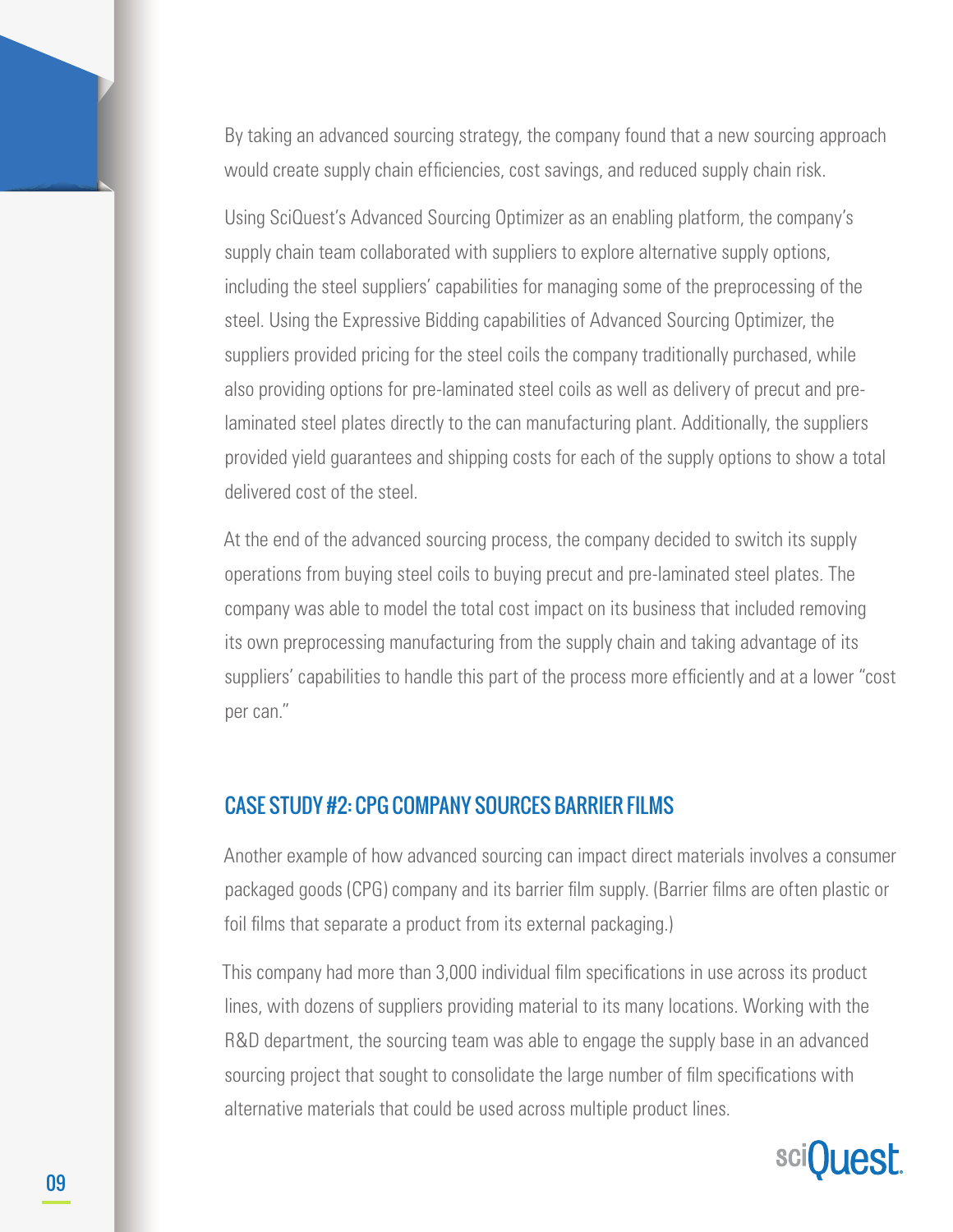Using SciQuest's Advanced Sourcing Optimizer and its built-in Expressive Bidding approach, the suppliers were able to create expressive offers that combined similar film specifications under a smaller number of substitute film materials. The sourcing and R&D teams were able to evaluate the suppliers' offers for alternative materials using the optimization capabilities of Advanced Sourcing Optimizer to understand the cost impact and potential risks of changing suppliers and material specifications for different product lines.

At the end of the process, the company was able to achieve cost savings and efficiency benefits by moving from 3,000 specifications to nearly 300, significantly reducing its total cost for films and reducing the overhead of managing such a large number of materials.

#### **SUMMARY**

Direct materials are strategic to a business and the brands they bring to the market. As companies continue to compete for customers and market share, the organizations that can better manage their COGS often realize a competitive advantage as commodity costs burden less savvy sourcing and supply chain teams. Those who will win in this market of rising commodity costs are those that are taking a more advanced and strategic approach to managing the costs they can control by evaluating options for supply efficiencies, manufacturing processes, supply alternatives and costs that lay beyond the commodity indices.

Advanced sourcing technologies like SciQuest's Advanced Sourcing Optimizer provide the ability to engage with suppliers and stakeholders to identify and evaluate options for reducing costs and increasing supply chain efficiency, with a direct impact on the COGS and the company's bottom line.